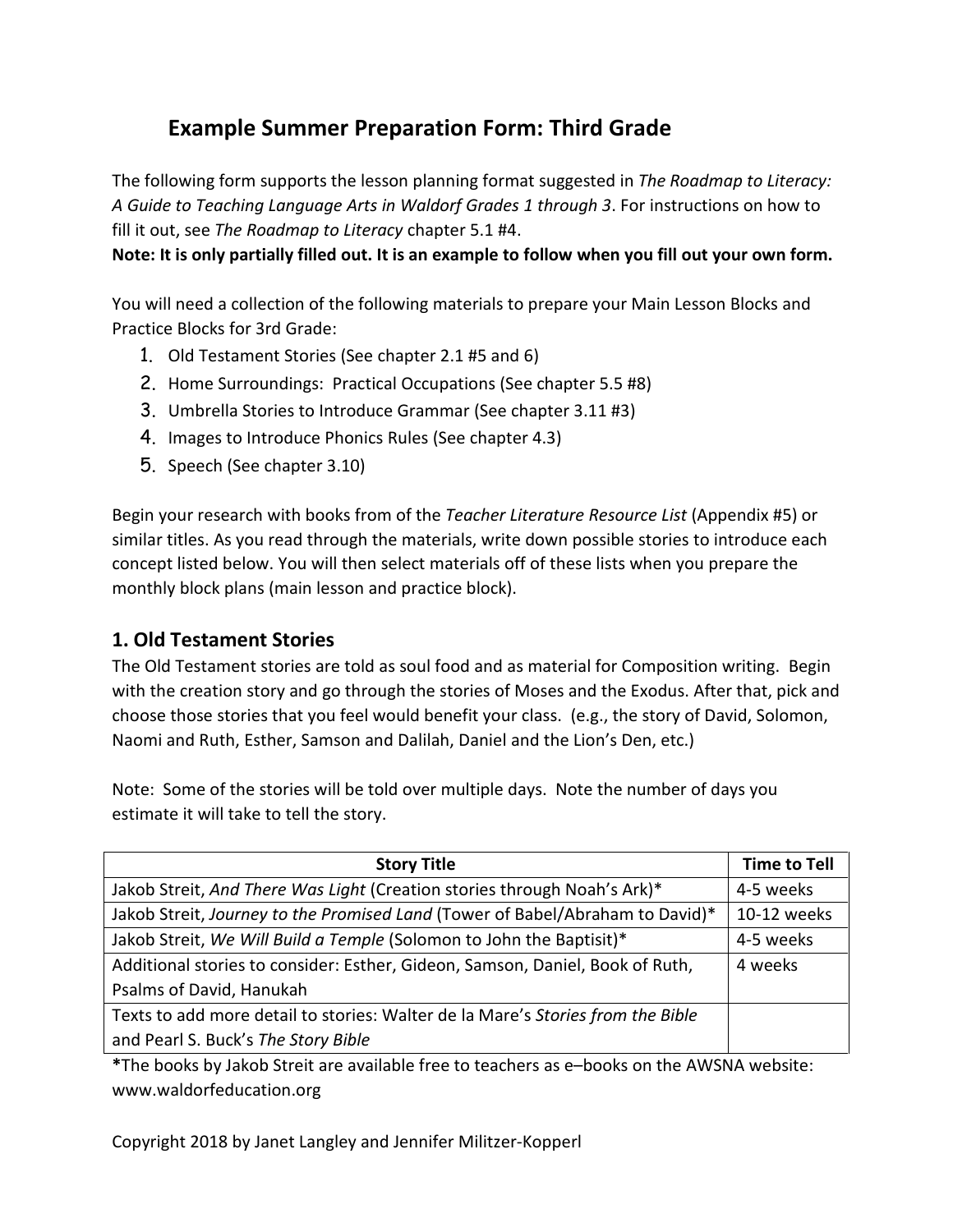# **2. Home Surroundings: Practical Occupations**

Rather than tell stories, present facts, experiences, and as much hands-on activity as you can around practical occupations in your area.

| <b>Local Topics</b>  | Background story and information, activities, field trips              |
|----------------------|------------------------------------------------------------------------|
| <b>Fish Hatchery</b> | Jobs at the hatchery; field trip to hatchery; Note: Research hatching  |
|                      | fish eggs for possible related classroom activities                    |
| <b>Orchard</b>       | Research apple harvest and possible field trips to the orchards (fall- |
|                      | to pick apples; are there any opportunities in the spring to see       |
|                      | pollination?)                                                          |

# **3. Umbrella Stories to Introduce Grammar**

You can make your own umbrella stories or you can use ours. See *The Roadmap to Literacy*  chapter 3.11 #3 for more information.

| <b>Grammatical Concept</b> | <b>Our Story Suggestion (page #)</b> | Use or<br>Don't Use |
|----------------------------|--------------------------------------|---------------------|
|                            |                                      |                     |
| <b>Adjectives</b>          | Princess Adjective (chapter 3.11.8b) | Use: personalize    |
| <b>Adverbs</b>             | Prince Adverb (chapter 3.11.8c)      | Use: personalize    |
| <b>Verb Tense</b>          | King Verb (chapter 3.11.8d)          | Use: personalize    |
| <b>Being Verbs</b>         | King Verb (chapter 3.11.8e)          | Use                 |
| <b>Helping Verbs</b>       | King Verb (chapter 3.11.8f)          | Use                 |

### **4. Images to Introduce Phonics Rules**

You can make your own images or you can use ones found in *The Roadmap to Literacy* (see chapter 4.3).

| <b>Phonics Rule</b>                | Our Image Suggestion (page #) | Use or           |
|------------------------------------|-------------------------------|------------------|
|                                    |                               | Don't Use        |
| Rule 22: Introduction to Multi-    | Cucumber/bites (4.3 Rule 22)  | Use: write word  |
| syllable decoding and              |                               | on cucumber or   |
| encoding                           |                               | big zucchini and |
|                                    |                               | cut it!          |
| Rule 23: Open and Closed           | Hiker image (4.3 Rule 23)     | Could use skier  |
| Syllables                          |                               | on a ski jump    |
| Rule 24: Prefixes: un, dis, in, re | The busy word (4.3 Rule 24)   | <b>Use</b>       |